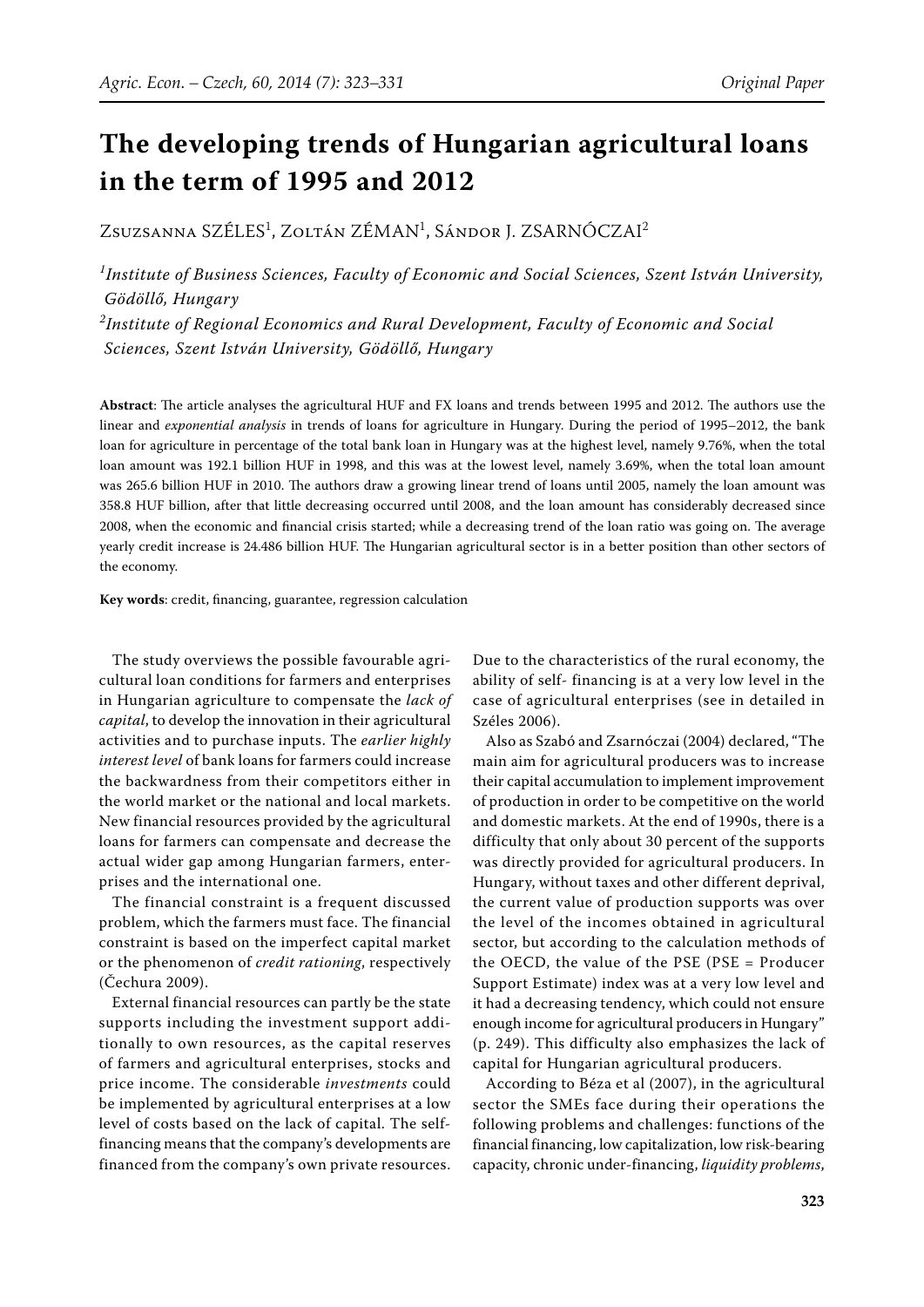economies of scale, transaction costs, lack of transparency, lack of clarity and insufficient funds. Our opinion is that all of these unfavourable financialeconomic conditions mentioned can increase the lack of capital and the backwardness of farmers in Hungary. More agricultural credits accompanied with a decreasing interest of credits can supply more capital and financial resources for the innovation and investments of agricultural enterprises.

#### **MATERIAL AND METHODS**

Bank loan is the biggest part in the institutional financing forms and that is the correct data. The research was conducted and based on secondary data. The loan data was available from the Hungarian National Bank database.

The analytical trend calculation is the most often used way of the trend calculation. The permanent tendency of the time series can be expressed by a certain well-fitting function (Barrow 2006). In the course of fitting the function, similarly to the regression calculation, using the least square method we search for the trend best fitting to the values of the time series. So the analytical trend is the specific function, where the differences of the square amounts in the values of the same data within the time series and the function's own values is the least (Szűcs 2004).

 $\sum (y_i - \hat{y}_i)^2 \Rightarrow \text{min.}$ 

where:

 $y_i$  = the *i*<sup>th</sup> power of the time series  $\hat{y}_i$  = the value of the trend with the *i*<sup>th</sup> date (*i* =1, ..., *n*)

During the trend calculation, there were used the following types of function:

- linear trend
- exponential trend.

There are some important points of view for choosing a type of trend:

- searching for the reason of changes, and
- time length of series.

# **Linear trend**

The basic tendency can be expressed by a linear function if the development of the time series is steady and the rate of the time change is permanent.

The general form of the linear function:

 $\hat{y} = a + bx$ 

where:

- $\hat{y}$  = the value of the trend<br> $x$  = the values of the time
	- = the values of the time changes equidistant from each other
- $a, b$  = the unknown parameters of the function

According to Szűcs (2004), the aim is to estimate the parameters that can be determined with the standard equations. The standard equations are the equations where the  $\sum (y_i - \hat{y}_i)^2 \Rightarrow \text{min.}$  function's primary partial derivates are equalised with 0.

#### **Exponential trend**

We use the exponential trend for determining the relative change of the examined time series and the pace of the change, as permanent. We often use the (Hunyadi and Vita 2002) exponential trend in the social-economic time series.

The equation of the exponential function:

$$
\hat{y} = ab^x
$$

where:

- $a =$  the trend value belonging to the x=0 period of time,
- $b =$  the average pace of time change

 $x = n + 1, n + 2, \ldots, n + k; n$  indicates the number of examined periods

### **RESULTS AND DISCUSSION**

One tool of increasing the performance is to provide the proper level of financial resources, which is important for all business establishments including the agricultural one for the continuous running. Increasing supplying loans for the agricultural sector at the appropriate level of capital and credit within the essential conditions can ensure a more competitive and market oriented agriculture. Those factors, which determine the agricultural financing, have specific characteristics. Most of the capital and financial resources required in the agriculture is locked for a long run and used not only during a short period of time (Széles 2006).

The financing is necessary for the national enterprise operation to be independent from the foreign capital, competitors and to reach competitiveness in the market. The main task of the financing politics is to determine the share of the national and foreign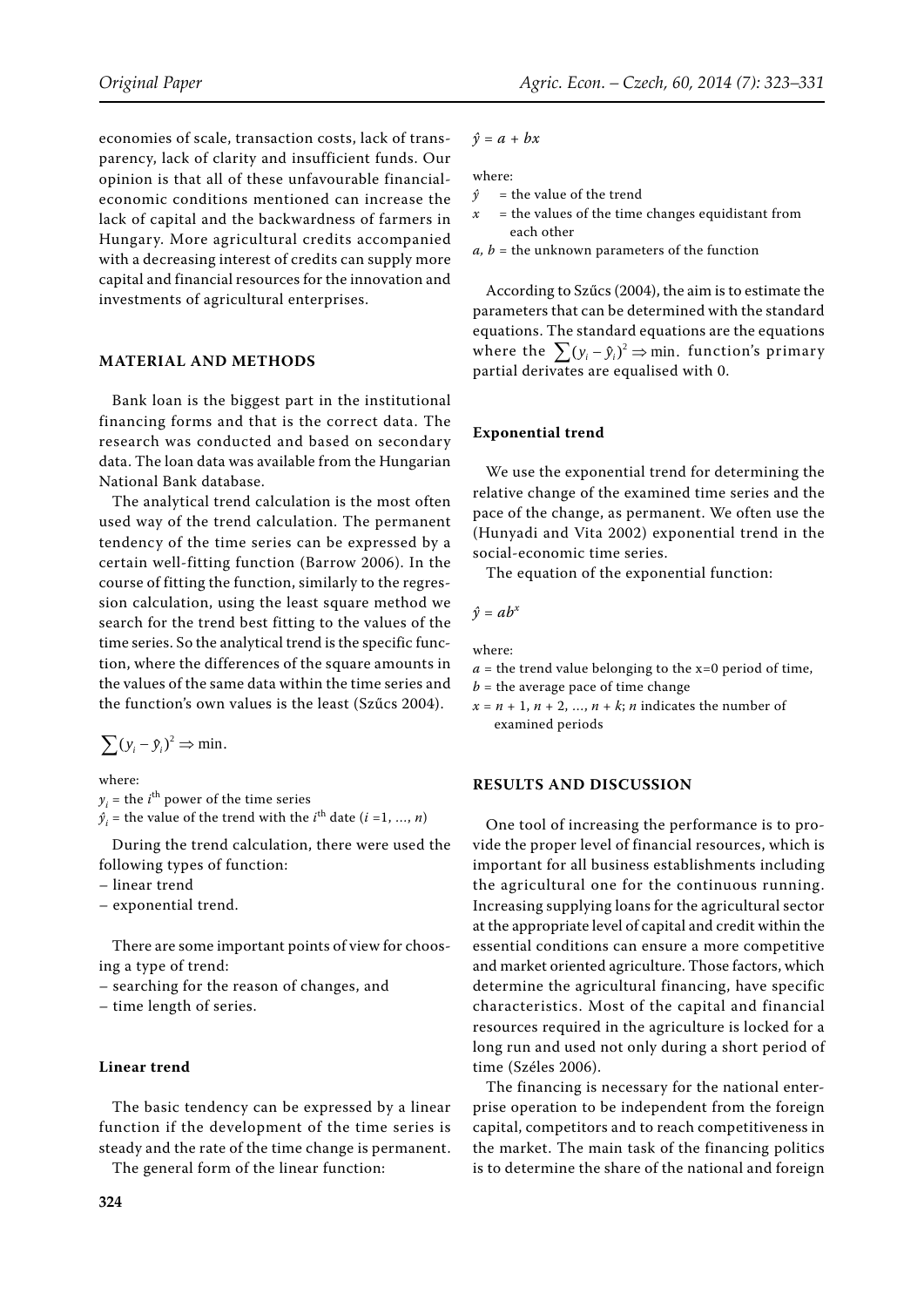resources. This means the decision about the resource structure. The equity capital is a part of the company's capital, which is not to be repaid. The bigger the rate

of the company's equity capital, the bigger financial independence it has. A significant rate of the equity capital makes the company more resistant to the crisis. There is a private property, which reduces in the case of losses, the companies can more easily manage their economic activities and overcome their temporary difficulties, if the rate of their equity capital is high. The primary private resource is the called-up share, which can increase with the external capital or with other financial contribution, and which also increases in every year by the retained profit. Self-financing means that the company's developments are financed from the company's own private resources.

Financing resources of enterprises can be the internal and external one. We have mentioned above the internal resources. There are several kinds of external recourses, which are as follows:

- (a) *External debt, non-institutionalized forms of financing* are non-institutional involvement with an additional source of funds, which are not specialised in financial institutions and nonfinancial companies giving the principal activity, which are not engaged in granting loans. Noninstitutionalized forms can be the ownership or shareholder's loan, the family loan or the loan form friends, the suppliers' credit, the customer deposit and the warehouse credit.
- (b) *External debt, the institutional financing forms are recourses coming from financial institutions* for example the bank credit, leasing and factoring. This means that companies have to pay back the loans to banks.
- (c) *External, capital-related financing options means,* when companies or financial institutions have "unnecessary" money and want to invest into other profitable business activities, which are the informal investors, the Business Angels and the risk capital.
- (d) The state support is the last external resource; it is often said that it is an independent group, and a very special resource.

The enterprises can be supported by the Hungarian government or the European Union. The strategy of governments should be flexible in the individual fields, which are as follows:

- creating jobs,
- stimulating competition,
- keeping the economy on the move,
- helping to set up product channels, distribution
	- networks, diversification of products and services (product variety, flexibility in meeting unique needs)
- achieving social objectives, for example, for the regions lagging behind.

In Hungary the direct role of the state assets are the following: tenders announced from domestic sources, co-financed by the European Union announced proposals, access to credit assistance programs, capital programmes, guarantees, collateral security.

Csáki and Jámbor (2009) state according to the EU membership, which has led to a significant increase of subsidies received by the farmers and through led to increasing of farmers' income in Hungary. The support, however, is not evenly distributed. The SME farmers are handicapped in many ways. Though they are also eligible for direct payments, due to the small and medium sized farms (SMEs) and administrative procedures, most of them receive marginal amounts or even no part of the system. In Hungary, more than 90% of the enterprises are small businesses in the agricultural sectors. We can declare that the *land use and land ownership are separate very much*, which stimulates creating such a unified agricultural loan system for strengthening the commonly co-operations of farmers in Hungary.

The farm size is very different in the European Union. There were 12.2 million farms across the EU-27 in 2010, working 174.1 million hectares of land (the utilised agricultural area) or two fifths (40.0%) of the total land area of the EU-27. The average size of each agricultural holding (farm) in the EU-27 was 14.2 hectares (Coyette and Schenk 2013).

Financial instability in Europe is also penetrating the agricultural sector and the variation of interest rates for agricultural credit is increasing across the countries. Perhaps the most dramatic signal of the growing financial instability is that the financial leverage (gearing rate) of European farms rose by almost 4 percentage points, from 14 to 18% by 2008 (Pietola et al. 2011). Financial leverage is important for every sector of the economy. In Hungary, the leverage is the highest in the building industry, but this has increased in the agricultural sector since the start of the crisis (Széles 2006). Local and rural capital markets should be closely linked not only to the domestic financial market within the country but increasingly to the EU and even to the global financial markets. Recently, this has become evident that under the modern financial systems, the information, the large economic shocks and the instability observed in the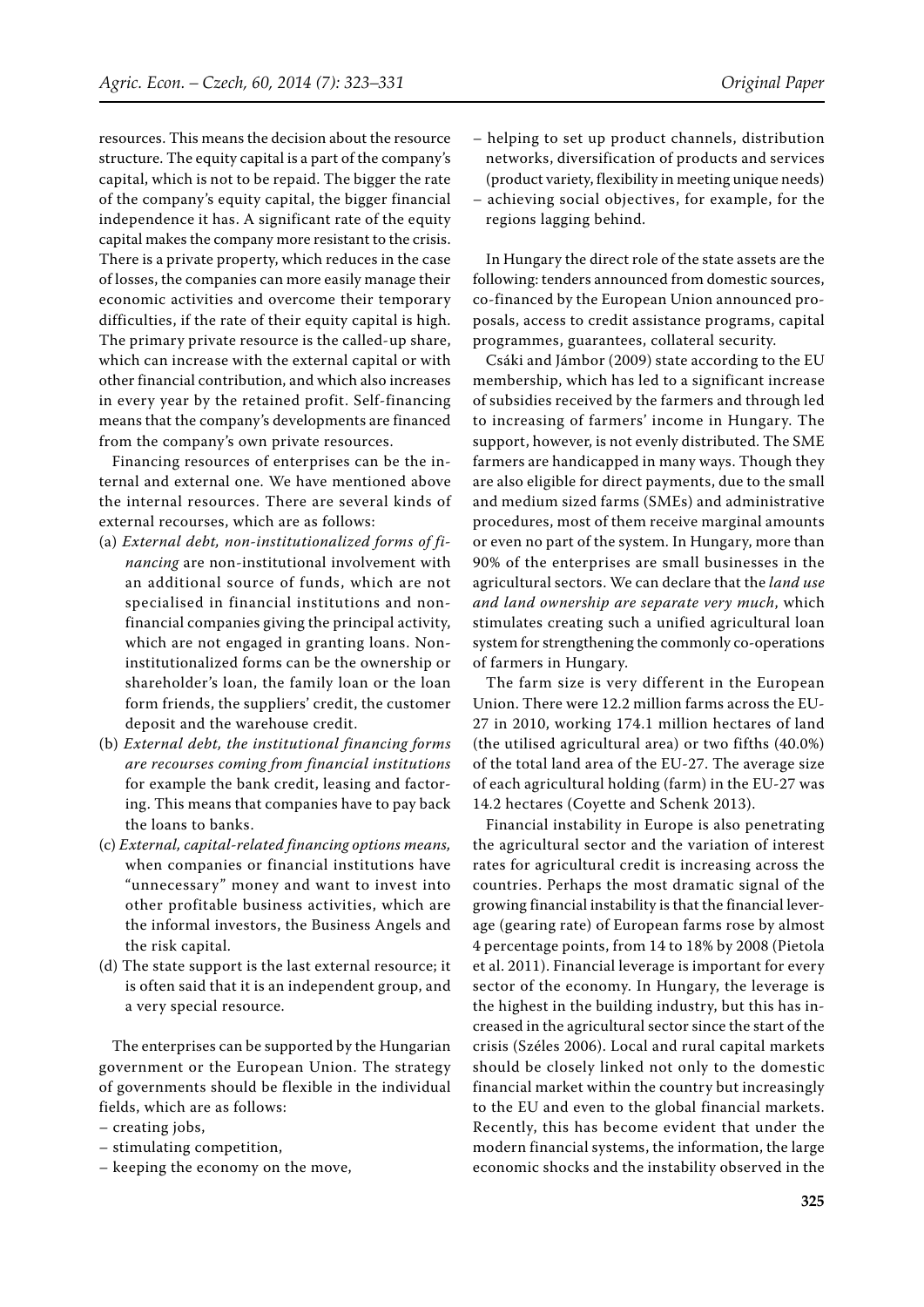international markets are also inevitably transmitted to the local capital markets. The sector- and countryspecific financial risks are additionally reflected by the international investors, and these risks quickly transmit to the cost of financing, which each country and sector has to pay (Pietola et al. 2011).

As Zander et al. (2013) highlighted, guarantee funds have been used over years, in different form and contexts, as a way to increase the flow of funds into the targeted sectors and groups. Guarantee funds have more frequently been used for small enterprise loans in diverse sectors, but they are now quite common in agriculture and agribusiness. Ulrich (1999) states that the loan guarantee offered by the Foundation has been very important helping the SMEs to receive loans and, where entrepreneurs have suffered a shortage of capital, the activity of such an institution appears indispensable. There is a renewed loan to increase the investment in the sector and to ensure the investment directed towards the target groups and agro-industries, which are deemed too risky for the adequate financing without risk-sharing incentives. The Rural Credit Guarantee Foundation has operated since 1991 as the first credit guarantee institute in Hungary.

The world economic and financial crisis reached Hungary in 2008. This has affected the agricultural financing forms. Trzeciak-Duval (2003) wrote that the agriculture, as other sectors of the economy, needs credit for its development. In a competitive financial environment, profitable agriculture can obtain the credit needed. This means the bank lending to the economy's engine.

In 2009, the main focus has shifted to the bank lending policies. The focus on the rise in the cost of bank loans and the uncertainty of the access to credit were included, which are due to the financing domestic investment has slowed steadily. The high interest rate environment (forint and foreign currency interest rates) has been a constant obstacle to the corporate management. The banks, due to the scarce foreign exchange resources available, did not renew the maturing corporate loans or only did it for a higher interest rate. This forced gradual cuts at the majority of companies that had to postpone their investments and were forced to switch to a "survival model".

The corporate loan portfolio of banks fell by 13.0%, the retail loans fell by 4.9% between December 2008 and July 2012. The decreasing FX (Foreign Exchange) is much higher due to the exchange rate changes. According to the figures of the European Central Bank, in local currency terms in Hungary at the end of July 2012 the domestic loan portfolio of companies was almost by 17% lower than that of December 2008, compared to the EU-27 average, the reduction is only 2%.

The role of the Hungarian banks has been taken over after 2009 partly by the abroad and partly by the companies themselves, or by the bond market investors. The company recorded foreign loans thus grew by 31%, the non-bank commercial loans by 35%, the bond financing increased by 86% between December 2008 and March 2012. This is a distinctive form of borrowing for the multinationals operating in Hungary. To sum one up, we can say that the liabilities of Hungarian companies did not decrease significantly due to the crisis, the growth stopped; the domestic bank loans were partly replaced by other forms of financing (Palkó 2012). The domestic bank financing will really start, when the credit demand and the credit supply meets. The Growth Program of Hungarian National Bank increased its credit supply and hopefully this will be help to the enterprises.

The Hungarian agricultural sector now is in a better position than other sectors of the economy. Péter and Domán (2013) have written that 57.5% of the economy's total debt was the foreign currency denominated loans in the first quarter of 2013, in the same period 17% of the agricultural loans. This means that the HUF-based loans were dominant, so Hungarian agriculture is becoming less affected by the currency fluctuations.

It is not easy to analyze the external financing resources of the agricultural sector. There is no database about the capital-related financing options and the -institutionalized forms of financing, so we collected data about the institutional financing forms. The Research Institute of Agricultural Economics has made a survey and they have diagnosed the financing structure in the Hungarian agriculture for the last decades. According to Merkel and Tóth (2010), the rate of the financing forms are 42% bank loan, 18% supplier credit, 15% from integrator, 11% leasing, 1% factoring and 13% from other recourses.

We analysed the bank loan as the most important source. Often, bank loans are not just from the banks. Bank loan means, in our case study, a paper loan from the Monetary Financial Institution. The Monetary Financial Institutions (shortly MFI) are financial institutions which together form the money-issuing sector in Hungary. These include credit institutions and all other resident financial institutions whose business is to receive deposits and/or close substitutes for deposits from entities other than the MFIs and, for their own account (at least in economic terms),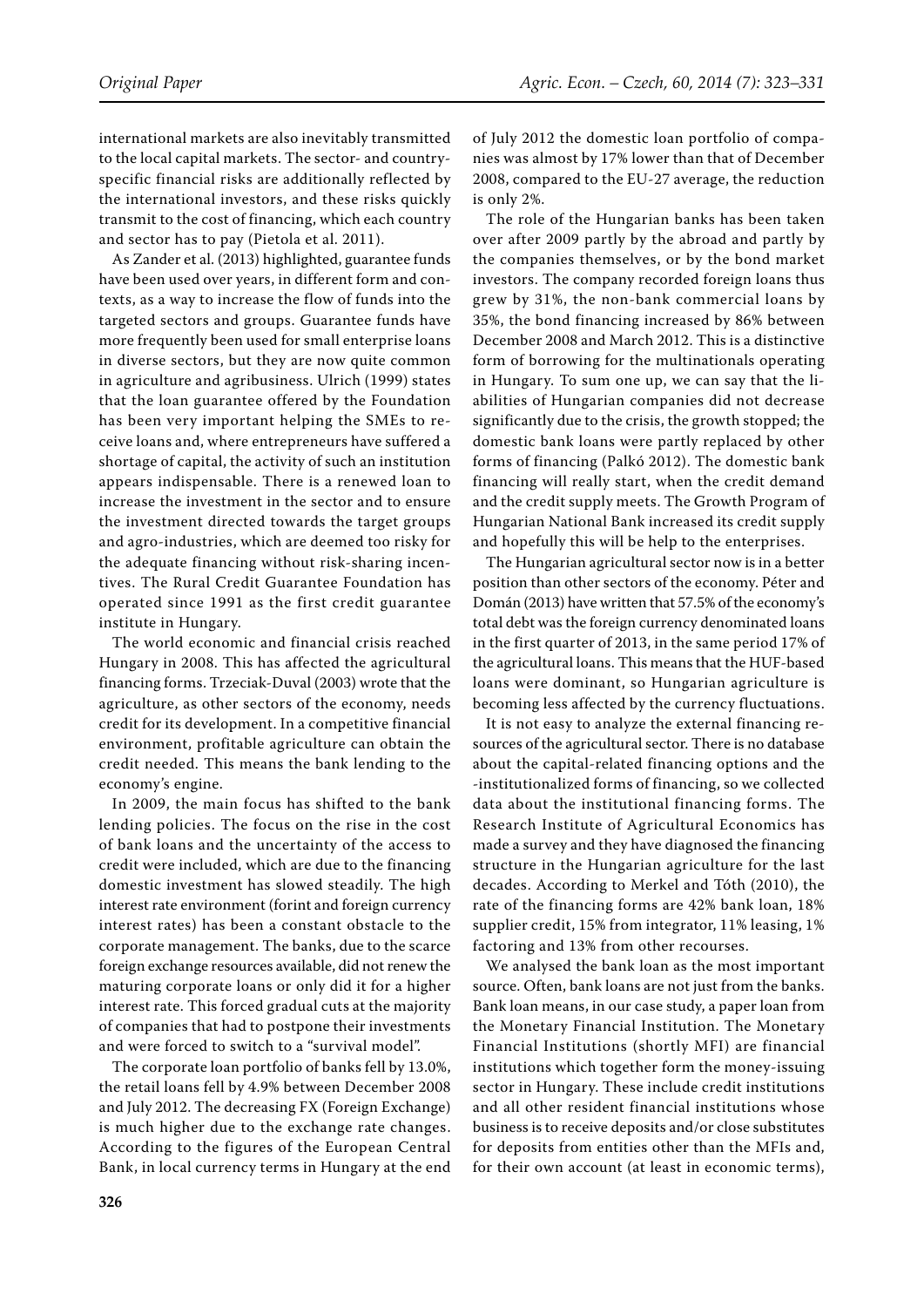to grant credit and/or invest in securities (Viktorija 2012).

The data overviewing the loans have been collected from 1995 at the Hungarian National Bank. There are several different financial institutions in Hungary, which publish the data coming from banks and special credit institutions. In the EEA (EEA = European Economic Area), there are some financial institutional branches with balance sheet totals exceeding 100 billion HUF (Hungarian forint) and corporative credit institutions with balance sheet totals exceeding 6 billion HUF.

Table 1 shows the loans for agriculture and the related sectors. We have calculated the total agricultural credit in these years and the share of agricultural loans in the total bank loan portfolio. During the period of 1995–2012 in the loans for agriculture, forestry, hunting, fishing, the specialized credit institutions, and the EEA branches, the bank loan for agriculture in percentage of the total bank loan in Hungary was at the highest level, namely 9.76%. The total loan amount was 192.1 billion HUF in 1998, and was at the lowest level, namely 3.69%, when the total loan amount was 265.6 billion HUF in 2010. This means that the other economic sectors, for example forestry, hunting, fishing, obtained more bank loans in percent than the agricultural sector in this period. The agricultural bank loan in the percentage of the total bank loans has increased, but not considerably, since 2010 (Table 1).

Table 1. Monetary Financial Institutions loans to agricultural corporations in Hungary between 1995 and 2012

| Years | Loans for agriculture, forestry, hunting, fishing from                                          |                                                                                                                         |      |                                                                                           | Total loans for<br>agriculture, | Agricultural loan                                          |
|-------|-------------------------------------------------------------------------------------------------|-------------------------------------------------------------------------------------------------------------------------|------|-------------------------------------------------------------------------------------------|---------------------------------|------------------------------------------------------------|
|       | banks, specialized credit<br>corporative credit institutions<br>institutions, and EEA branches" |                                                                                                                         |      |                                                                                           |                                 |                                                            |
|       |                                                                                                 | agriculture bank<br>loan amount loan in percentage loan amount<br>(HUF billion) of total bank loan (HUF billion)<br>(%) |      | agriculture loan in<br>percentage of total<br>corporative credit<br>institutions loan (%) | fishing (HUF<br>billion)        | forestry, hunting, in percentage of<br>the total loans (%) |
| 1995  | 69.0                                                                                            | 7.36                                                                                                                    | N/A  | N/A                                                                                       | $69.0*$                         | $7.36*$                                                    |
| 1996  | 96.8                                                                                            | 8.11                                                                                                                    | N/A  | N/A                                                                                       | 96.8*                           | $8.11*$                                                    |
| 1997  | 151.9                                                                                           | 8.90                                                                                                                    | N/A  | $\rm N/A$                                                                                 | 151.9*                          | 8.90*                                                      |
| 1998  | 192.1                                                                                           | 9.76                                                                                                                    | N/A  | $\rm N/A$                                                                                 | 192.1*                          | $9.76*$                                                    |
| 1999  | 211.1                                                                                           | 9.15                                                                                                                    | N/A  | N/A                                                                                       | $211.1*$                        | $9.15*$                                                    |
| 2000  | 237.2                                                                                           | 7.83                                                                                                                    | N/A  | N/A                                                                                       | 237.2*                          | $7.83*$                                                    |
| 2001  | 226.0                                                                                           | 6.68                                                                                                                    | N/A  | N/A                                                                                       | $226.0*$                        | $6.68*$                                                    |
| 2002  | 239.7                                                                                           | 6.71                                                                                                                    | N/A  | N/A                                                                                       | 239.7*                          | $6.71*$                                                    |
| 2003  | 269.2                                                                                           | 6.29                                                                                                                    | 16.7 | 19.75                                                                                     | 285.9                           | 6.55                                                       |
| 2004  | 329.8                                                                                           | 6.83                                                                                                                    | 27.6 | 22.26                                                                                     | 357.4                           | 7.22                                                       |
| 2005  | 358.8                                                                                           | 6.52                                                                                                                    | 26.2 | 18.83                                                                                     | 385.0                           | 6.83                                                       |
| 2006  | 328.7                                                                                           | 5.25                                                                                                                    | 30.8 | 17.16                                                                                     | 359.4                           | 5.59                                                       |
| 2007  | 338.8                                                                                           | 4.84                                                                                                                    | 35.6 | 15.68                                                                                     | 374.4                           | 5.18                                                       |
| 2008  | 330.2                                                                                           | 4.26                                                                                                                    | 44.9 | 16.69                                                                                     | 375.1                           | 4.68                                                       |
| 2009  | 292.4                                                                                           | 4.01                                                                                                                    | 49.9 | 16.49                                                                                     | 342.3                           | 4.51                                                       |
| 2010  | 265.6                                                                                           | 3.69                                                                                                                    | 48.2 | 14.48                                                                                     | 313.8                           | 4.16                                                       |
| 2011  | 279.1                                                                                           | 3.81                                                                                                                    | 46.5 | 14.26                                                                                     | 325.6                           | 4.26                                                       |
| 2012  | 265.9                                                                                           | 4.06                                                                                                                    | 44.8 | 14.17                                                                                     | 310.7                           | 4.53                                                       |

\*No data available from the corporative credit institutions

\*\*With balance sheet totals exceeding 100 billion HUF (Hungarian forint)

\*\*\*With balance sheet totals exceeding 6 billion HUF

Source: Own calculation based on data from the Hungarian National Bank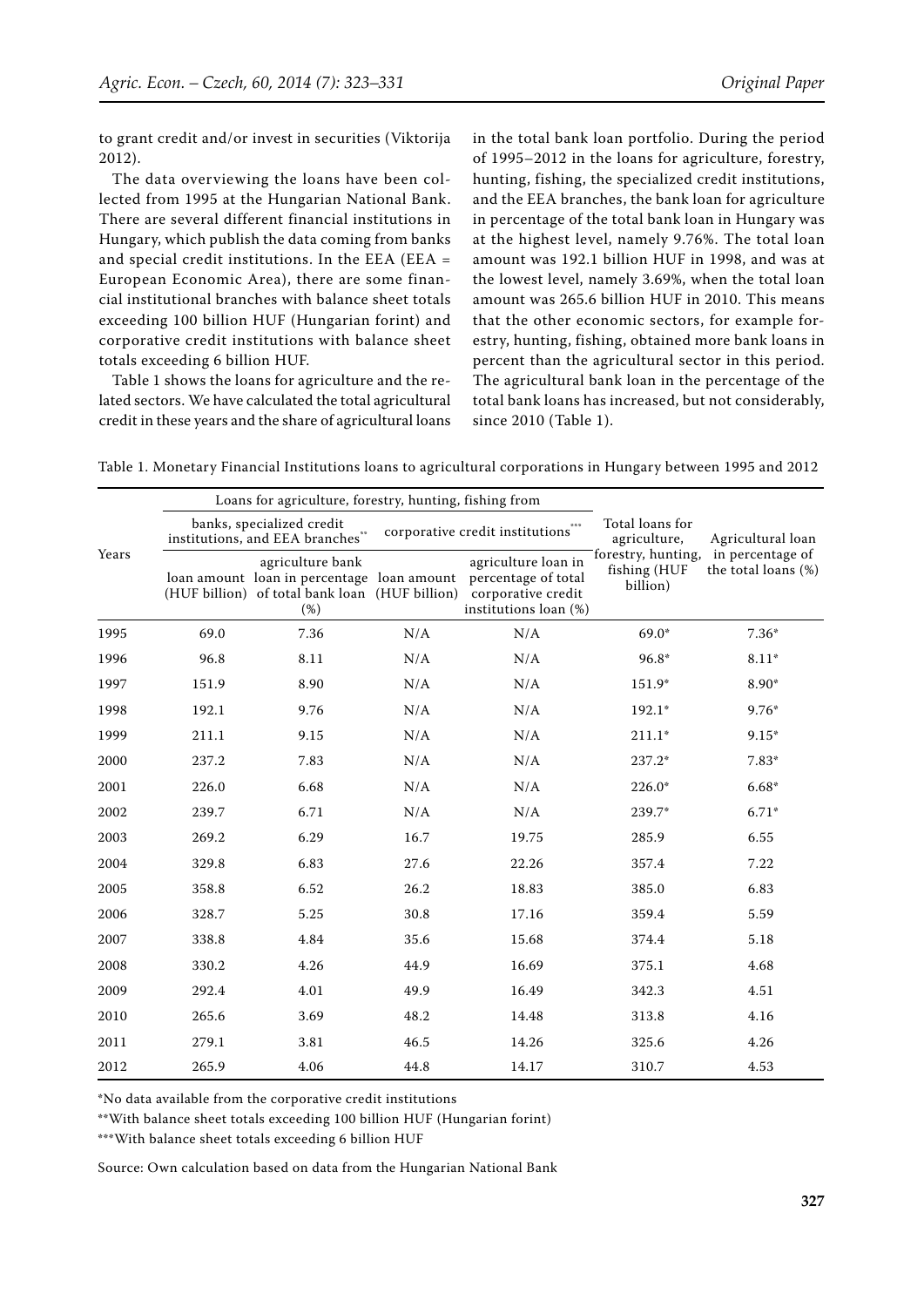



Figure 1. Hungarian agricultural total loans, the linear trend line until 2008 and the forecast from 2008

Source: Own calculation based on data from the Hungarian National Bank

We can draw a growing linear trend of loans until 2005, namely the loan amount was 358.8 HUF billion, after that little decreasing occurred until 2008. The loan amount has considerably decreased since 2008, when the world economic crisis started; while a decreasing trend of the loan ratio was going on. Loans for agriculture in the percentage of the total corporative credit institutions have decreased from level of 22.26% since 2004, and the loan amount in HUF billion has increased since 2003. In spite of this increasing trend, the loans for forestry, hunting, fishing from corporative credit institutions have been faster in these sectors; therefore they used more credit to their financial resources (Table 1).

We can observe a seasonal effect in a year generally; the amount is increasing until September and decreasing after that quarter, so the Table 1 has included data on 31 December. The last year of the research was 2012, when the total loans for agriculture, forestry, hunting, and fishing were 85.6% of 310.7 billion HUF coming from the banks, specialized credit institutions, the EEA branches and the remaining 14.4% came from the corporative credit institutions. The Table 1 shows that the agricultural credit was 4.06% in the bank portfolio and 14.17% in the corporative credit institution portfolio in 2012. Corporative credit institutions are the "banks for the county" and they are important for agricultural producers.

The column means the total agricultural loans and its linear trend (straight line) in Figure 1. We put the linear trend to the real loan data between 1995 and 2008, the crisis started in 2008 in Hungary, which affected on the institutional financing forms. The linear trend equation is

$$
y = 24.485x + 70.718
$$

$$
R^2=0.918
$$

The fittings of the trends are close ( $R^2$  = 0.938). The average yearly loan increase is 24.486 billion HUF. Figure 1 shows the total Hungarian agricultural loans between 1995 and 2012. The linear trend is a solid line between 1995 and 2008; the forecast (broken line) is from 2009 to 2012. We can see dominant differences between the period before and after the crisis, the total loans have been 342.3 billion HUF in 2009 and the forecast was 438 billion HUF. It is a huge go-down. The situation was worse in 2012; more than 200 billion HUF was the difference between the real and forecast data in the case of the total loan (Table 1 and Figure 1).

The exponential trend equation (Figure 2) of the agriculture bank loan in percentage of the total bank loan (%) is:

 $y = 0.1027e^{-0.056x}$  $R^2 = 0.858$  $y = 0.1027 \times 0.944^x$ 



Figure 2. Hungarian agriculture bank loan in percentage of the total bank loan and the exponential trend line between 1995 and 2012

Source: Own calculation based on data from the Hungarian National Bank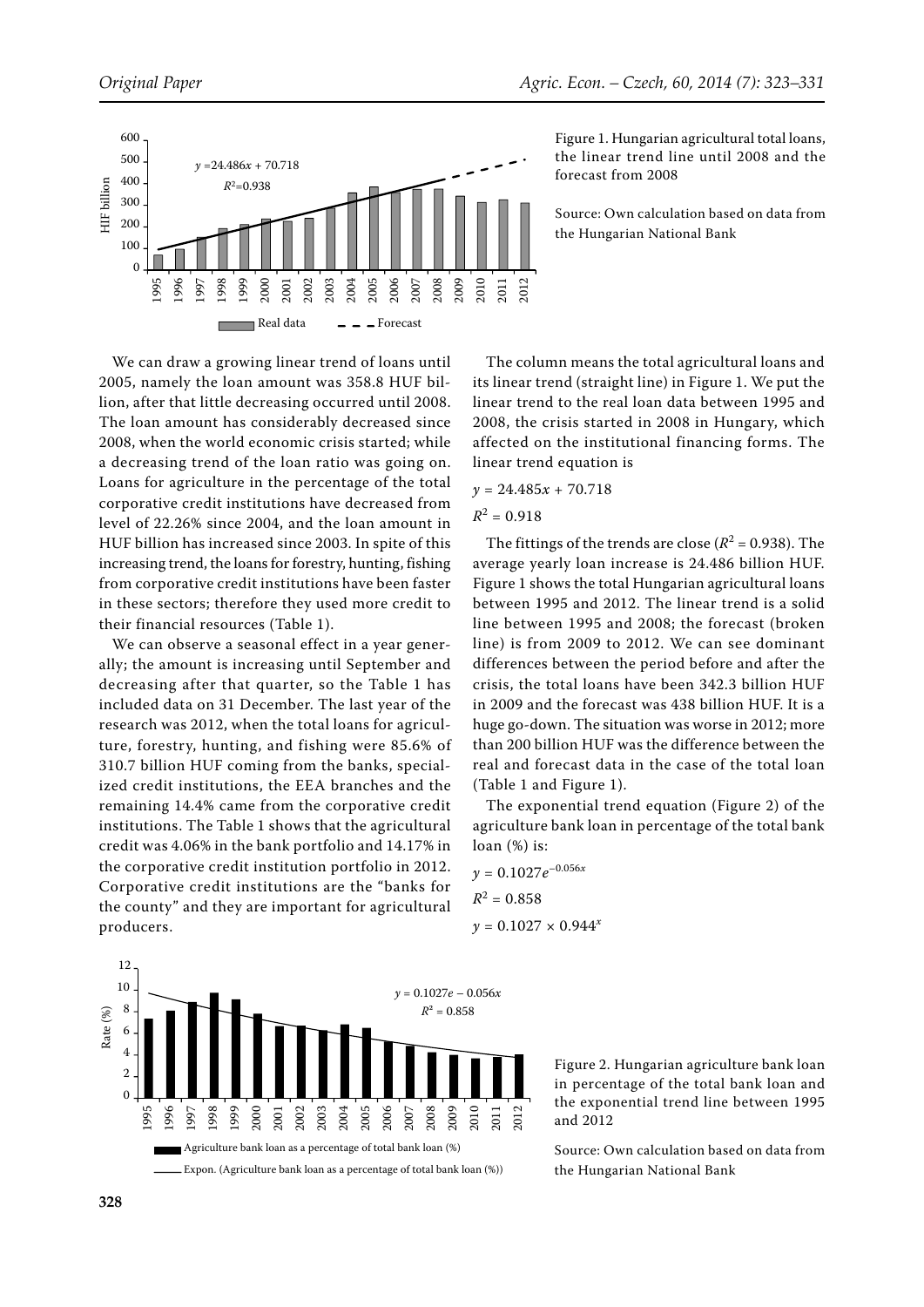

5.7% 5.6% 5.0% 4.5% 2.8% 5.7% 3.3% 3.7% 7.1% 9.9% 14.5% 13.6% 15.0% 24.2% 22.6% 22.1% 21.7% 16.8% 94.3% 94.4% 95.0% 95.5% 97.2% 94.3% 96.7% 96.3% 92.9% 90.1% 85.5% 86.4% 85.0% 75.8% 77.4% 77.9% 78.3% 83.2%  $\theta$ 10 20 30 40 50 60 70 80 90 100 1995 1996 1997 1998 1999 2000 2001 2002 2003 2004 2005 2006 2007 2008 2009 2010 2011 2012 **FX** loan HUF loan Rate (%)

The average yearly trend has decreased by 5.6% at the ratio for the period of 1995 and 2012.

The trend value is 0.1027 (10.27%) if *x* = 0 (1995). The fittings of the trends are close  $(R^2 = 0.858)$ .

The Figure 2 shows the real data and the exponential trend line.

The total loan has already been analyzed since 1995; we would like to show the rate of the FX (Foreign Exchange) and HUF agricultural loan (Figure 3). At present, the huge problem in the Hungarian economy is the foreign debt. 57.5% of the economy's total debt was the foreign currency denominated loans in the first quarter 2013, in the same period 17% of the agricultural loans. This was significantly below the average level of the national economy and positive for the sector. This means, that the HUF-based loans were dominant, therefore Hungarian agriculture became less affected by the currency fluctuations. The highest rate was 24.2% in 2008 and decreased to 16.8% in 2012. Since the beginning of the crisis in 2008, and the rate of FX loan went below 20% first in 2012 (Figure 3).

If we analyze only the HUF loans (Figure 4), the highest amount was 329.2 billion HUF in 2005 (in the period under review) and if we compare the data of 2012 and 2005, we can see that the percentage is 78.5% of 2005 in 2012 (without inflation). An increase can be observed in all three types, namely the long term, overdraft and short term HUF loans, by the end



Figure 3. Rate of the Hungarian agricultural FX (Foreign Exchange) and HUF loans

Source: Own calculation based on data from the Hungarian National Bank

of the 1990s (Figure 4). The increase was significant in 2003, the long term HUF loans almost doubled, the overdraft; short term HUF loans were drastically reduced. The long term HUF loans were 262.3 billion HUF (0.88 billion EUR) in 2004, which was the highest volume in this period of 1995–2012, and this has been on a downward trend since 2004. Also all three types, namely the long term, overdraft and short term HUF loans have stagnated at about 250 billion HUF (0.84 billion EUR) since 2010 (Figure 4).

According to Table 1, it can be said that no significant change has happened before 2003 (Figure 5). The part of FX (Foreign Exchange) loans rate has been very small in the agricultural crediting portfolio. The crisis effect can be observed for the long term FX loans, which have increased until 2008, at the beginning of the world economic crisis. The highest loan volume has been more than 50 billion HUF (0.17 billion EUR) in 2008. We can see a fluctuation of the short term FX loans; their volume has decreased since 2008.

# **CONCLUSION**

The Hungarian agricultural sector is in a better position than other sectors of the economy. At present, the huge problem in the Hungarian economy is the foreign debt. The FX loans ratio is 17 percent of

> Figure 4. Hungarian agricultural long term, overdraft and short term HUF loans

> Source: Own calculation based on data from Hungarian National Bank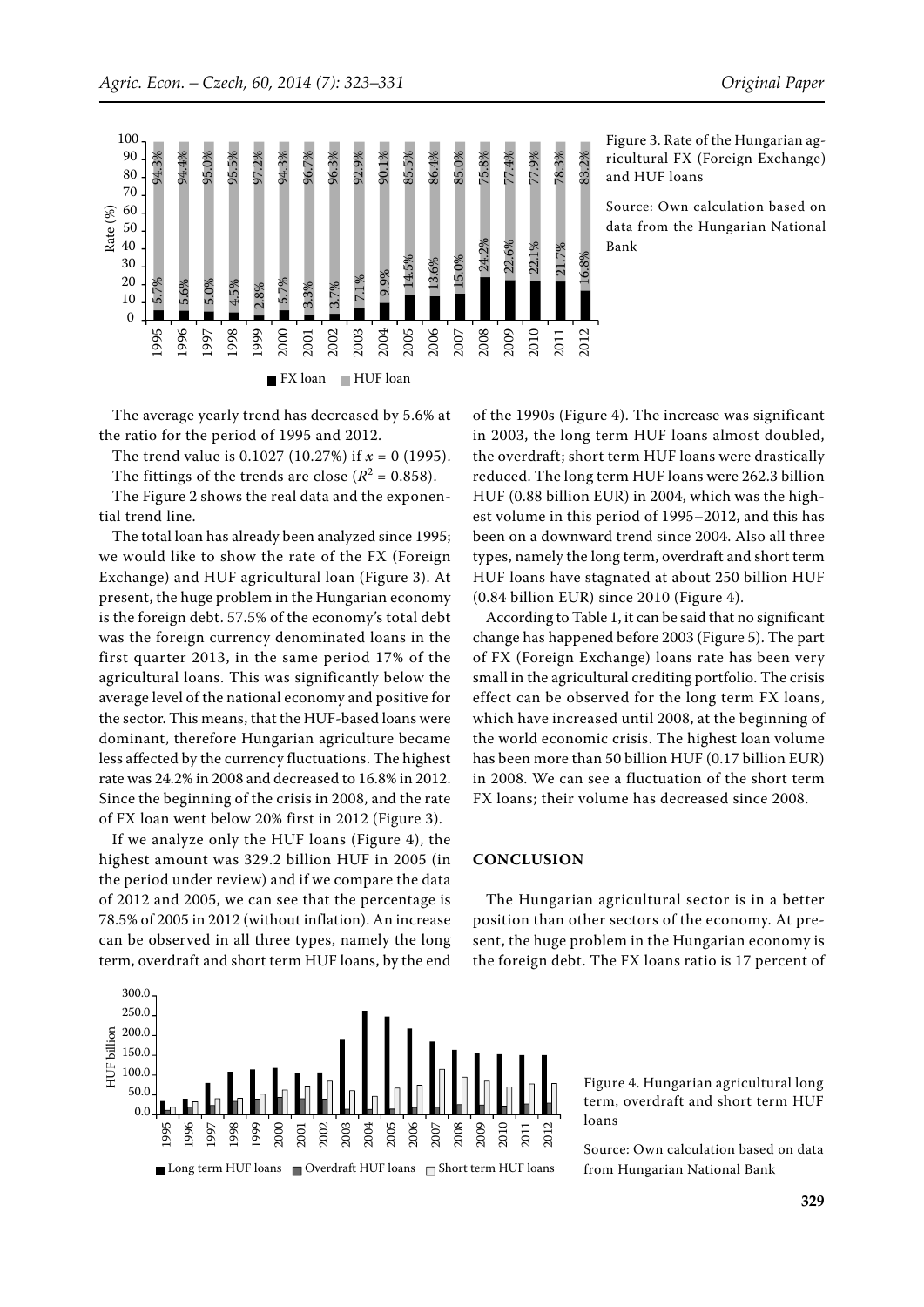

Figure 5. Hungarian agricultural long term and short term FX (Foreign Exchange) loans

Source: Own calculation based on data from the Hungarian National Bank

the total agricultural loans in 2013. The HUF-based loans were dominant, so Hungarian agriculture became less affected by the currency fluctuations. In case of the agriculture bank loan in percentage of the total bank loan, the highest rate was 9.76% in 1998 and this has decreased a little for the last years. Before the beginning of the world economic crisis, the loan for agriculture in the percentage of the total corporative credit institutions loan has been under 20% since 2005 (Table 1). The agriculture bank loan in the percentage of the total bank loans has declined since 2005, before the crisis, naturally the crisis in 2008 made considerable negative effects to decrease the agriculture bank loan in percentage (Table 1).

We put a linear trend to the real loan data between 1995 and 2008, the world economic crisis started in 2008 in Hungary, and therefore this has affected the institutional financing forms since this year. The average yearly loan increase is 24.486 billion HUF. We can see dominant differences between the period before and after the crisis, the total loans have been 342.3 billion HUF in 2009 and the forecast was 438 billion HUF. It is a huge go-down. The situation is the same in 2012; more than 200 billion HUF is the difference between the real and the forecast data at the total loan (Table 1 and Figure 1).

The exponential trend line of the agriculture bank loan in percentage of total bank loan means the average yearly trend decrease is 5.6% between 1995 and 2012. The role of the Hungarian banks has been taken over since 2009 partly by the abroad players and partly by the companies themselves, or by the bond market investors. To sum it up, we can say that the liabilities of Hungarian companies did not decrease significantly due to the crisis, the growth stopped; the domestic bank loans were partly replaced by other forms of financing. The domestic bank financing will really start when the credit demand and the credit supply meets.

# **REFERENCES**

- Barrow M. (2006): Statistics for Economics Accounting and Business Studies. FT Prentice Hall (Pearson Edition), Harlow, England; ISBN 13: 978-0-273-68308-7; ISBN 10: 0-273-68308-X.
- Béza D., Csapó K., Farkas Sz., Filep J., Szerb L. (2007): Kisvállalkozások finanszírozása. (Financing for small enterprises.) Perfekt Kiadó, Budapest; ISBN 978-963- 394-719-7.
- Čechura L. (2009): The impact of credit rationing on farmer's economic equilibrium. Agricultural Economics – Czech, *55*: 541–549.
- Coyette C., Schenk H. (ed.) (2013): Agriculture, forestry and fishery statistics. EUROSTAT, Luxembourg; ISBN 978-92-79-33005-6.
- Csáki C., Jámbor A. (2009): The Diversity of Effects of EU Membership on Agriculture in New Member States. FAO Regional Office for Europe and Central Asia, Policy Studies on Rural Transition, No. 2009-4, October.
- Hunyadi L., Vita L. (2002): Statisztika közgazdászoknak. (Statistics for economists.) Hungarian Statistical Office (Központi Statisztikai Hivatal), Budapest; ISBN 963-215-742-7.
- Merkel K., Tóth K. (2010): Financial Newsletter. Research Institute of Agricultural Economics, Budapest. Available www.aki.gov.hu (accessed November 23, 2013).
- Palkó I. (2012): Elzárták a banki hitelcsapokat Ettől beteg a magyar gazdaság. (Turned off the bank loan taps – from the sick, the Hungarian economy.) Available at www.portfolio.hu (accessed July 2013).
- Péter K., Domán Cs. (2013): Financial Newsletter. Research Institute of Agricultural Economics, Budapest. Available at www.aki.gov.hu (accessed November 23, 2013).
- Pietola K., Myyrä S., Heikkilä A. (2011): The Penetration of Financial Instability in Agricultural Credit and Leveraging. Factor Markets, Brussels; ISBM 13: 978- 94-6138-126-2.